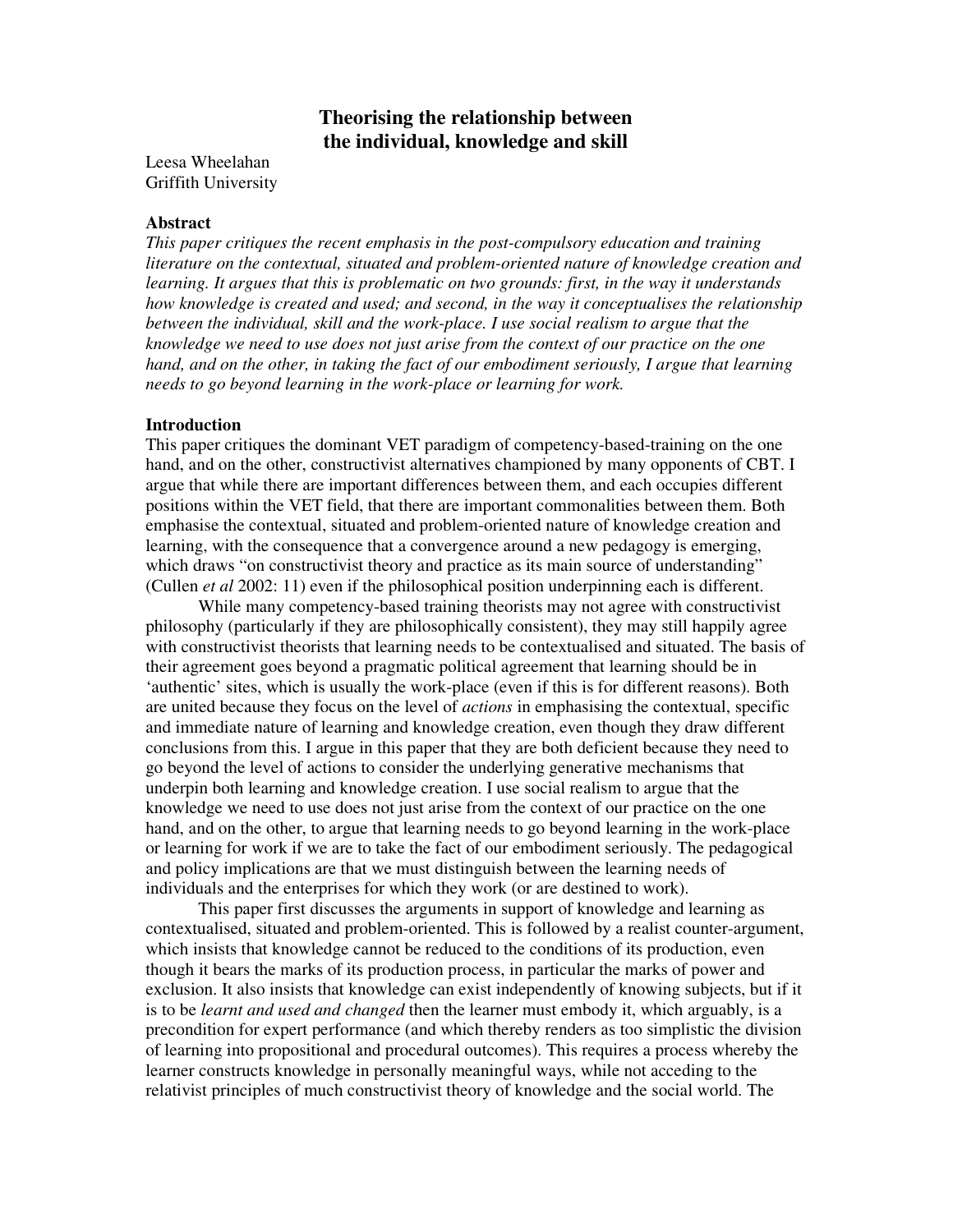paper argues that the process of embodiment is a *relational* one, which emerges from the interplay between the individual and their material, social and cultural environment.

### **Contextualised, situated & problem-oriented**

Two key approaches are used to argue that knowledge creation and learning are contextualised, situated and problem-oriented. The first argues that the conditions of knowledge production have changed, and that this has implications for processes of learning, for what is learnt, and where learning should take place. The emphasis in this argument is on the *discontinuity* between old and new methods of knowledge production driven by the change from an industrial economy based on a well-defined division of labour and Fordist principles of production, to a knowledge economy characterised by change and permeability of all boundaries (in social life, in the economy, in knowledge, in social and cultural structures and beliefs, and in personal identity) (Young, 2003).

In the tertiary education literature, this approach has been made most famous by Michael Gibbons in his distinction between Mode 1 and Mode 2 knowledge. Mode 1 knowledge is disciplinary based, often 'pure' research, conducted in universities by disciplinary specialists within a hierarchical framework that specifies the rules for knowledge creation, what counts as knowledge and who can contribute to it. Mode 2 on the other hand, is categorised by "a distinct set of cognitive and social practices" suitable for crossdisciplinary, problem oriented, applied and less hierarchical research that occurs at the site of application, and which is, as a consequence, "more socially accountable and reflexive" than is Mode 1 knowledge (Gibbons, 1997: 3). It does not privilege the university as the sole site of knowledge creation.

The implications of the Mode 2 analysis are that we need a new pedagogy and curriculum to reflect these changes. Young (2003) explains that for such theorists, it is inconceivable that the curriculum should remain immune from these changes in how knowledge is produced in the knowledge economy. Muller (2000) explains that some argue that a Mode 2 curriculum needs to supersede a Mode 1 curriculum, while it seems that fewer argue that the two should be kept in creative tension (which is Muller's and Young's position). Cullen *et al* (2002: 11) say that "the most important feature of the 'new pedagogy' is the altered configuration of the whole educational research enterprise." The emphasis on propositional knowledge in the curriculum is giving way to the contextualised, contingent and immediately applicable. It also includes moving learning out of formal education and training institutions and emphasising informal learning and tacit knowledge as prime sources of competitive advantage (Field, 2002).

The second approach draws from relativism and argues that knowledge creation has always been situated and contextualised, and so too has learning. While there are many fundamental differences between them (and they would be aghast to be placed in the same group), these arguments derive from humanist, radical, and post-modernist theorists who have long argued that the division between academic and vocational education is primarily a mechanism to entrench privilege and power, and to sanction elite ways of knowing over those who are locked out of academe. Arguments about the way in which power is implicated in knowledge creation have merit as far as they go. However, some relativists go to extremes, arguing that there is no conception of society that is independent of what agents take it to be, and consequently that there are many different conceptions of society reflecting the different standpoints of different agents, none of which is more 'true' than another (Usher, 1996). In this account, learning propositional knowledge seems pointless, unless it is to 'discursively deconstruct' it (and then who is to say that that is a correct 'reading'?). This is because, ultimately, strong relativists deny the possibility of, and basis for, knowledge that is not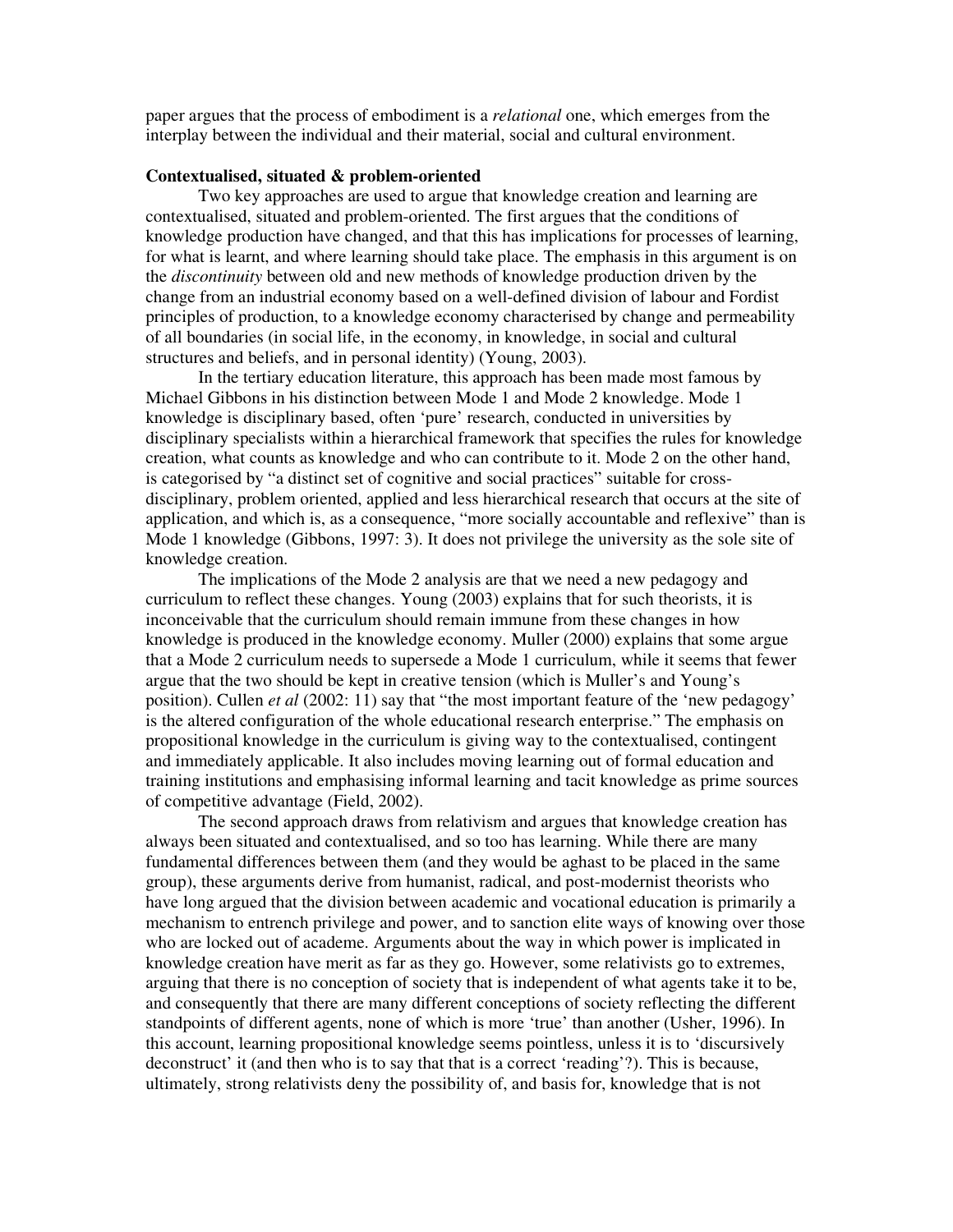grounded in experience and identified with a socially situated knowing subject (Young, 2000).

Philosophically, many of these arguments try to overcome the Cartesian dualist mind/body problem, which is derived from the methodological individualist proposition that the *individual* (or more precisely, the individual *mind*) is the source of knowledge, and that knowledge is a property of individuals. This casts the mind as an "inner sensorium", locked up in the body (Toulmin, 1999). The 'mind' does not directly engage with the world, because it has no direct relation with the world, this being mediated by the senses. Cartesian dualism distinguishes between direct, bodily engagement with the world (and consequently cannot account for bodily ways of knowing) and cognitive consideration of information mediated by the senses. It ignores not only the different ways we know (with our bodies holistically), but also the social and cultural practices that give rise to knowledge, and the relationship between how we know and the socially mediated processes of knowledge creation (Toulmin, 1999).

However, as I will argue, in rejecting the Cartesian dualist notion of the mind/body and the atomistic and individualistic properties of knowledge, it is not necessary to embrace relativistic notions of knowledge that deny the reality (or relevance) of propositional knowledge and focus only on the situated and contextual. Both forms of knowledge are needed, and both emerge from practice and in the process are transformed. My position therefore has some similarities with constructivism, but only the weaker forms which accept the concept dependence (and hence fallibility) of all our knowledge, while rejecting judgemental relativity, arguing that there are grounds for judging some theories superior to others, because they can explain the independent reality (which includes social reality) they seek to describe more 'adequately' than competing theories (Sayer, 2000).

# **A realist view of knowledge 1**

<u> 1989 - Johann Barn, mars eta bainar eta i</u>

Critical realism makes claims about the nature of reality in distinguishing between the real world and our knowledge of it, arguing that what exists (including society and social structures) does not depend on what we think about it or know about it. In insisting on the existence of a social world that exists independently of our knowledge of it, critical realists admit that we have insights into the social world because the conception of agents "are not external to the facts described but make up part at least of the reality of those facts" (Outhwaite, 1998: 283). However, our knowledge of those facts does not exhaust all there is to know. While the natural and social world exists independently of our conceptions of them, our knowledge of both is fallible and provisional because our experience of the world is always theory-laden (though not theory *determined*) (Sayer, 1992). Bhaskar (1998a: x) explains that critical realism is premised on "a clear concept of the continued independent *reality* of being…" and "the *relativity* of our *knowledge* …."

Sayer (1992: 67) explains that admitting the fallibility of our knowledge is not "a threatening statement, because paradoxically, the common experience of making empirical errors, of mistaking the nature of the world, supports rather than undermines realism. For it is precisely because the world does not yield to just any kind of expectation that we believe it exists independently of us and is not simply a figment of our imagination. If there were no cases of our statements being confounded, if wishful thinking worked, there would be no reason for being a realist, and we could say that truth was purely relative to our conceptual scheme."

<sup>&</sup>lt;sup>1</sup> There are different kinds of realist theories, and Michael Young classifies his as social realism. I have drawn on his approach and also on critical realism, which is not necessarily consistent with Young's views in all things.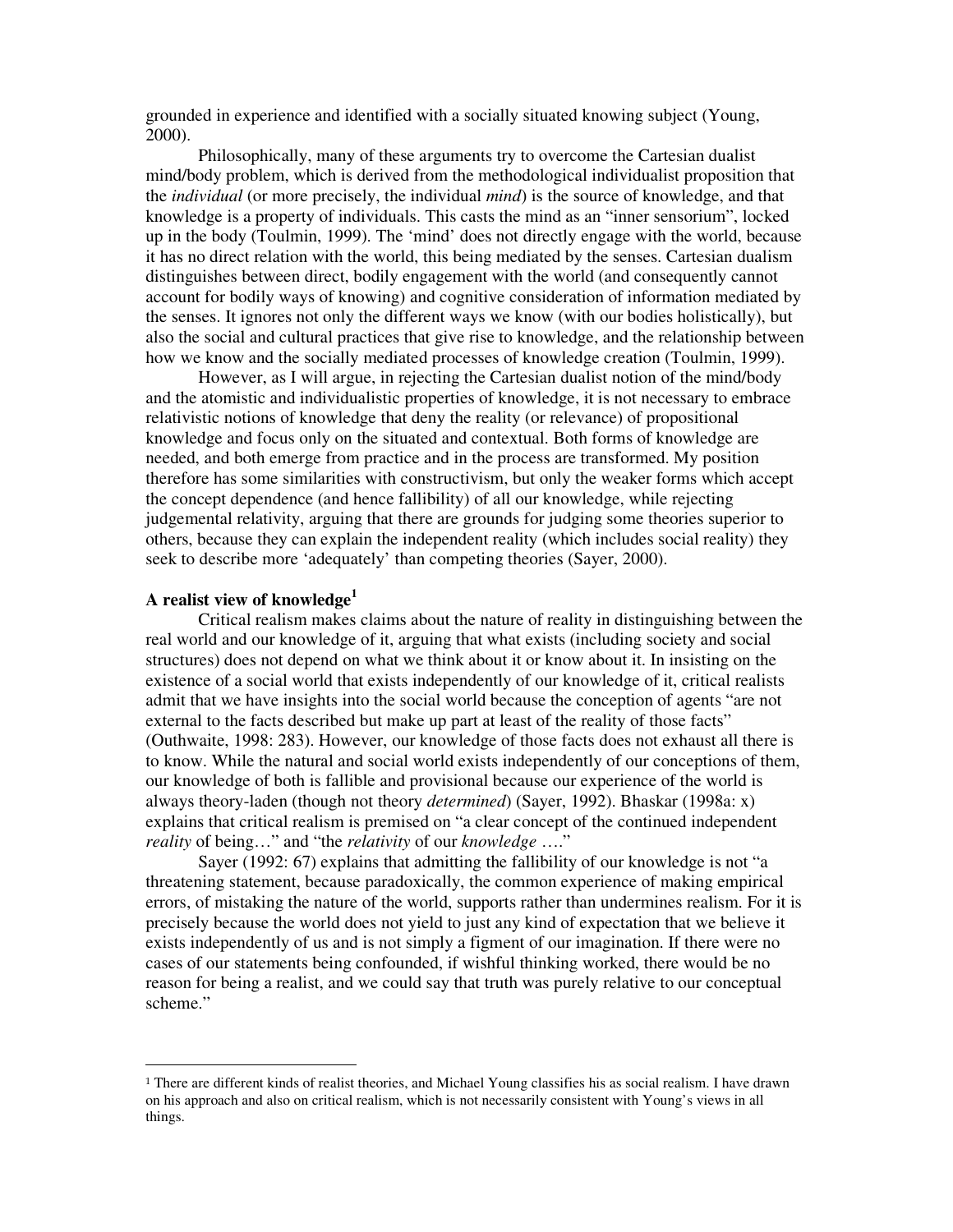Sayer (2000: 41-42) further explains that whilst realists could agree with the relativist view that "What counts as truth is intersubjectively agreed upon" that nonetheless, "the matter does not end there, for, as the realist will quickly add, the conventions are not *arbitrary*, since not just any convention will work as a basis for (intersubjective) action and expectations." This means that while knowledge is socially produced and subject to intersubjective agreement about its validity, that knowledge cannot be reduced to the conditions of its production (Young, 2003). Knowledge refers to *something* and consequently cannot be arbitrary. In other words, knowledge is not just about the community of knowledge producers who elaborated it.

A realist view of knowledge and the process of constructing knowledge acknowledge that both are mediated by power, vested interests and privilege, and that the knowledge so produced bears the marks of its production process. This is because all knowledge creation is a socially mediated process. However, it also yields information about the world and greater (if imperfect and always incomplete) understanding about what exists (Young, 2003), and the results that ensue as a consequence of the emergence of necessary and contingent relations between different objects, and different orders of objects in open systems.

What is it that this knowledge is about? Critical realists argue that the world is complex and stratified. Critical realism is a *relational* philosophy because it examines the *interplay* between different objects and strata, arguing "that the world is characterised by emergence, that is situations in which the conjunction of two or more features or aspects gives rise to new phenomena, which have properties which are irreducible to those of their constituents, even though the latter are necessary for their existence" (Sayer, 2000: 12). For example, while they are intrinsically related, individuals, groups and society are three different kinds of 'objects' with different properties, none of which are reducible to the other. While groups and societies would not exist unless individuals existed and both emerge from social relations between agents, it is not possible to add up all the individuals in society or a group to arrive at either. Individuals have capacities that organisations or groups do not have and vice-a-versa. Individuals have capacities for cognition, perception and consciousness, whereas groups can have a flat or hierarchical organisational structure, and a society can have an old or young demographic structure, can be more or less class differentiated and so on (Archer, 1995). The process of *emergence* describes what happens when different kinds of objects or strata interact.

This applies to the natural world as well as the social, but in making this statement realists do not therefore think that the methods of the natural sciences can be unproblematically applied to the social sciences. This is because the nature of the object that we are investigating determines what we can know about it, and the process we use for finding out (that is, the practices we use). For example, Bhaskar (1998b: 206) says that:

"…it is the nature of objects that determines their cognitive possibilities for us; that, in nature, it is humanity that is contingent and knowledge, so to speak, accidental. Thus it is because sticks and stones are solid that they can be picked up and thrown, not because they can be picked up and thrown that they are solid (though that they can be handled in this sort of way may be a contingently necessary condition for our *knowledge* of their solidity)."

Archer (2000) explains that it is the properties of water and the way our body interacts with it that allows us to learn to swim. The properties of the object we seek to understand determine the methods we can use to explore them, and this is why it is not possible to have a universal method to account for objects that do not have universal properties.

Because the natural and social worlds are fundamentally different, different methods of investigation must be used. Archer (1998: 190) explains that "Critical realism accepts the challenge of ontological difference between physical and social reality…." and "is *not* advocating the unity of method *if* this is taken to be synonymous with a 'unity of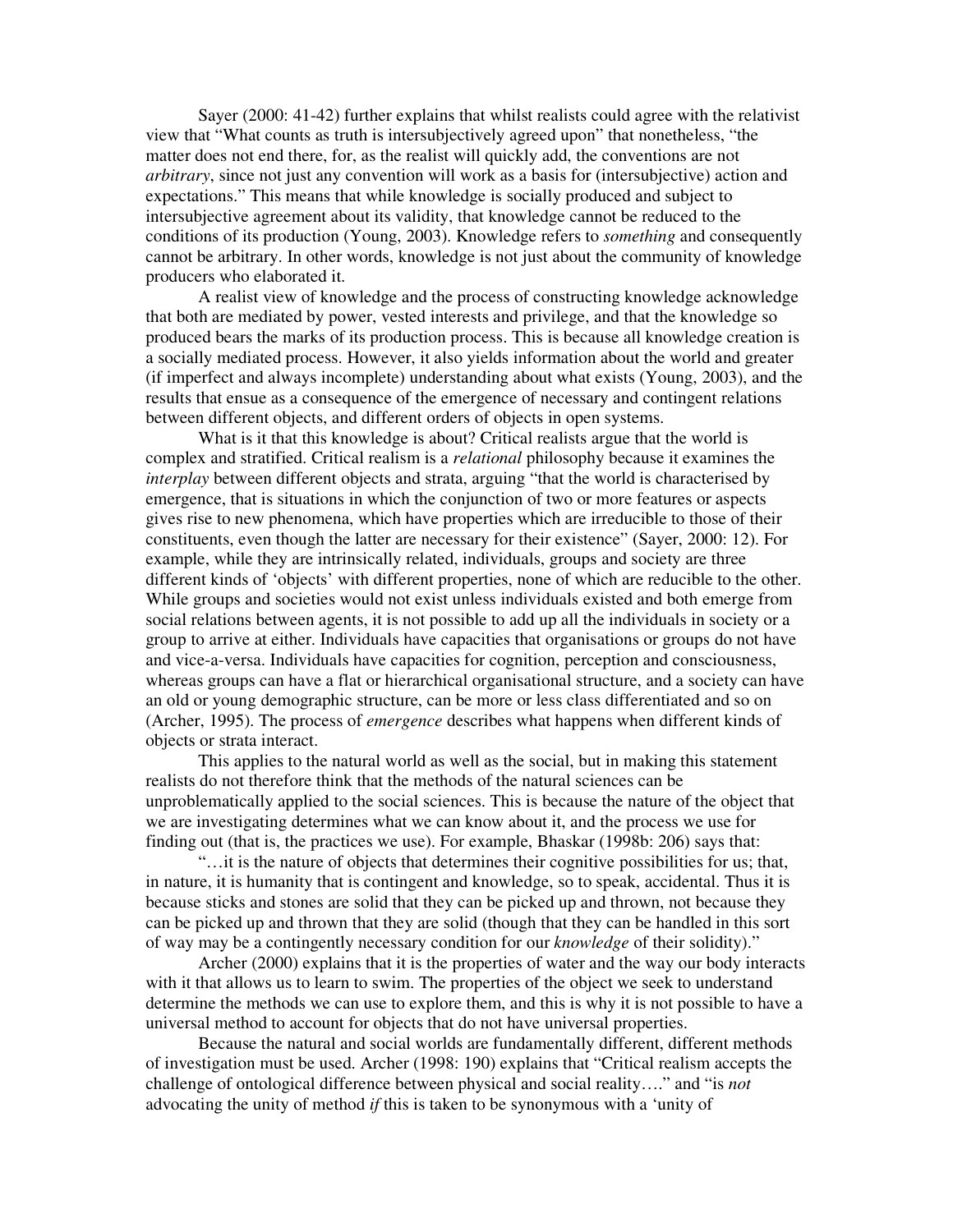methodology' in the positivist tradition. The latter can be crudely represented as 'Observation + Correlation = Explanation + Prediction. This traduces both natural and social reality as well as the differences between them."

Rather, critical realism argues that what is needed in both the natural and social sciences is to identify the *underlying causal mechanisms* (which may or may not be observable) that give rise to events in the world (the level of actions, whether or not we can observe them), and our experience of them (the empirical, observable dimension). To argue that investigation should be restricted to the level of actions, or even worse, to empirically observable events, is to collapse the question of what exists into a question of what we can know or experience (Sayer, 2000). The world is a complex, open system characterised by the constant interplay of different kinds of causal mechanisms (for example, social class and gender in the social world). This is fundamentally a *relational* philosophy in contradiction to positivist philosophy and methodology that aims to discern the constant conjunctions of events, and on this basis make predictions about the future. The latter cannot explain the relations between events, nor can it distinguish between the accidental and the necessary (Archer, 1995). Moreover, it cannot explain why things do *not* happen, for example, why there have been no Black presidents in the United States (Archer, 1995).

Sayer (1992: 155) explains that positivism is derived from a philosophy of atomism, which has two branches: "The ontological branch – concerning the theory of what exists – holds that the world consists of discrete, distinct atomistic elements existing at discrete, distinct points in time of space. Being atomistic these basic elements have no internal structure or differentiation and no causal powers. The various objects that we know are nothing but different combinations of these atoms. All relations between objects are external and contingent, so that all sequences are accidental. These assumptions are matched by the epistemological branch – concerning the theory of knowledge – which depicts observation as fragmented into simple, unproblematic, indivisible 'readings'. These two branches are mutually reinforcing: if objects or events are 'punctiform' their observation as such is also more plausible and vice versa."

This explains the approach underpinning competency-based training. It is anchored in atomism, in which skills can be broken down into discrete components, packaged as competencies, then added up, moved about, and reconfigured to make different qualifications, through common core competencies (and now generic skills). That is, the total equals the sum of the parts, and different sums (comprising many of the same elements) make different totals. This is the method that *aggregates,* and is less concerned with understanding the *relationship* between elements, and how these elements are transformed in the context of such a relationship. In emphasising observable performance (the level of actions) it ignores the *underlying causal mechanisms* that are relational and not reducible, and which are needed to generate (a varying and contextually sensitive) performance in a variety of contexts. In focussing on outcomes it assumes that those outcomes can be achieved by directly teaching the outcomes, usually in the site where the outcomes must be demonstrated (the work-place). It ignores the complexity that is needed to create *capacity*, and this goes beyond the level of actions in the contextual and situated.

Constructivists focus on the level of actions, but for different reasons. They are not guilty of atomism in the same way that positivism is (except perhaps, when considering the natural world, see Danermark *et al*. 2002). In focussing on the construction of meaning that is situated and intersubjective, strong constructivists reduce all that is important to the intersubjective, and this tends to exclude the importance of (and reality of) propositional knowledge. To insist on the externality and reality of the propositional register of society's knowledge, is to be guilty, according to relativists, of reification (the crime of regarding something abstract as a material entity). The emphasis instead is placed on *process* and tacit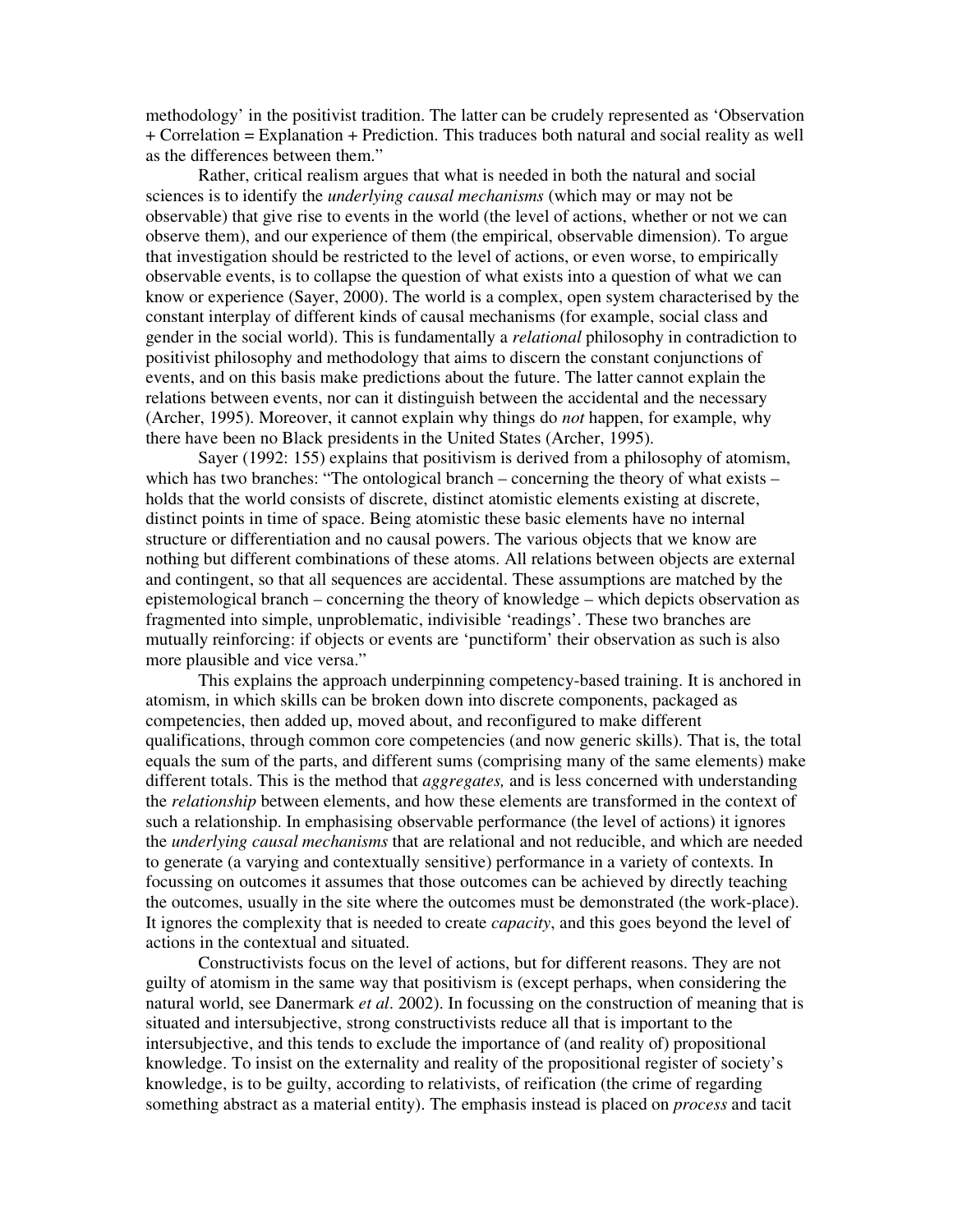knowledge and skill, and the way in which the social construction of both authorises a performance in one instance as skilled, and in another as unskilled (and does not address the question of whether or not the performance *really is skilled*). The focus becomes the way in which meaning is constructed, and truth defined intersubjectively in ways that exclude and include.

The problem with this analysis is that it only accounts for *part* of the context it seeks to describe, because it focuses on a discourse that is internal to itself, and devoid of external referents (which draw on propositional knowledge and embodied skill and includes the activity system or community of practice). It focuses on the community of producers and how they *understand* what they are doing, and not on their actual practice – or *what* they are doing. *Both* aspects need to be analysed if the nature of practice is to be understood. Strong constructivists emphasise the immediate and the moment and the interplay between agents, and not on the underlying mechanisms, which (as realists agree wholeheartedly) include discourse and power relations, but which go beyond both. Relativists must discount the way in which social and cultural structures provide the 'degrees of freedom' within which agents act, and which facilitates or impedes their purposeful action, because to admit that social and cultural structures exist independently of processes of instantiation by agents is to be once again guilty of the sin of reification. Consequently, unlike realists, relativists deny that agents confront a (social, cultural and material) *prestructured* environment which set parameters for the course of action they may choose. This is because they insist "that the elementary structures of society are nothing but (relatively enduring) sets of interpretations" which consequently do not have a material dimension, or a relatively autonomous existence independent of individuals in society (Archer, 1998: 198). In contrast, realists recognise that individuals exercise free will, but not in conditions of their own choosing.

#### **Implications for curriculum**

The above analysis has implications for the curriculum. It asserts the relative independence of propositional knowledge, by arguing that knowledge already produced transcends the community of producers that produced it. This says nothing about the conditions of its production, or its continuing veracity as the objects and processes it describes changes (that is, changes in the nature of the object, or ontological changes) or as we develop alternative and better understandings (epistemological changes). Knowledge is a collective resource that has been collectively produced, and can be only changed through agency, and can only be used by agency. The insistence on the relative autonomy of the existing body of knowledge becomes a process of reification only if we argue that the emergent properties of knowledge are efficacious in spite of people, and not (as it must be) through people (Willmott, 2002). The *sui generis* reality of knowledge arises because all knowledge (in whatever form it is codified) has the dispositional capacity to be understood (Archer, 1995; Willmott, 2002). Knowledge 'products' stand in a *logical* relationship to each other, whereas agents stand in a *causal* relationship to each other. Ideas can be independent of each other, or in opposition or related to each other depending on the extent to which they are logically related. The logical consistency of ideas is independent of power relations. This is quite different to relations between actors, where propositional knowledge can be in contradiction, and causal consensus between actors is "intimately allied to the use of power and influence" (Archer, 1995: 179). This helps us to separate the knowledge produced by communities of producers from the power relations that structure the process of production, even though those power relations will in part shape the knowledge so produced.

This does not explain though, why propositional knowledge is still relevant for the curriculum, and to do so we must come back to the realist notion of emergence. Because both CBT theorists and strong constructivists focus on the level of actions, neither is able to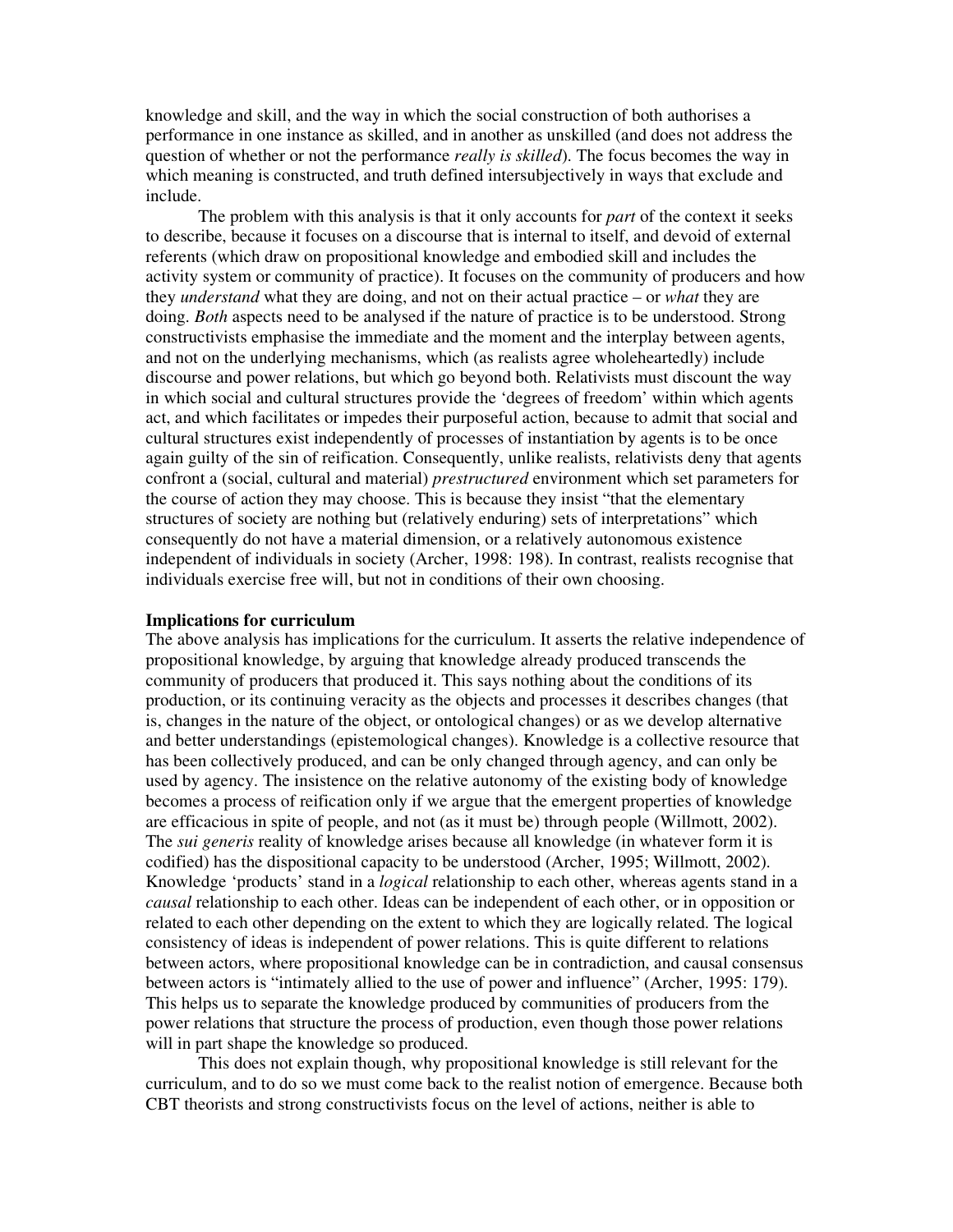identify the generative mechanisms that produce actions. I argue that propositional knowledge (which has been embodied to varying degrees and reflected in different ways of knowing) constitutes a necessary part of the mechanisms that contributes to Mode 2 knowledge. Or, to put it in the language of activity theory, it is a necessary tool used within an activity system to mediate human activity towards fulfilment of an objective (Engeström, 1999). Muller (2000) argues that the extent to which Mode 2 knowledge arises from Mode 1 knowledge has not been sufficiently realised, and this is the reason why the two kinds of knowledge have to be kept in creative tension in the curriculum.

Muller also makes the point that those institutions most likely to focus on Mode 2 knowledge are less likely to be the elite institutions developed through years of vast resourcing by the state and privileged access for the elites. The elites will still focus on 'powerful' knowledge represented in the disciplines (even if the social boundaries defining the disciplines change over time), while the rest will focus on applied knowledge. Muller (2000) argues that, paradoxically, efforts by relativists to democratise knowledge by insisting on the equivalence of all ways of knowing has the unintended consequence of locking out the non-powerful from powerful knowledge. It is not enough to assert equivalence; privilege emerges from the interplay of material and social dimensions, not merely through changing subjectivities. Rather, we should be arguing for *access* to powerful knowledge for the nonpowerful through challenging social, cultural and economic structures. This fully admits the possibility that powerful knowledge will change its character because it is socially produced, but because it is not purely self-referential, it will also help us to understand the world to a greater extent, because the world cannot be reduced to our conceptions of it.

### **Implications for processes of learning**

There is no way around it: learning (including learning for a vocation) must include propositional knowledge. This means that 'underpinning knowledge' must be explicitly integrated within VET qualifications, along with (and probably more importantly than) material tools and artefacts. We must pay the same level of attention to teaching students to use these conceptual tools as we do other tools.

Young (2003: 113) argues that knowledge is external to learners and those trying to create new knowledge. He calls his approach *social realism*: it is social because "it recognises the role of human agency in the production of knowledge"; and, realist because it recognises the "context independent characteristics of knowledge" (Young, 2003: 113).

Students (particularly those from non-powerful social groups) need access to knowledge – they need to become part of the social process of its production, and be able to work with and transform it. To do so, knowledge must become embodied, and this means that learners have to engage in socially meaningful processes of construction which integrates knowledge (which initially is external) with what they already know. In rejecting Cartesian dualism, critical realism argues that we create knowledge through our practice in the world. The knowledge that we create is consequently *relational*, while recognising that it arises from practice which extends beyond discourse, and comprises a material dimension and a prestructured social context.

In using the notion of emergence, Archer (2000: 121) argues that it is our practice in the world that gives rise to our self-consciousness, explaining that this position "is a refusal to accord primacy to language…This is not simply of matter of [practice] coming before anything else, though temporally it does just that; it is also a question of viewing language itself as a practical activity, which means taking seriously that our words are quite literally deeds, and ones which do not enjoy hegemony over our other doings in the emergence of our sense of self." Our practice in the world gives rise to different ways of knowing, which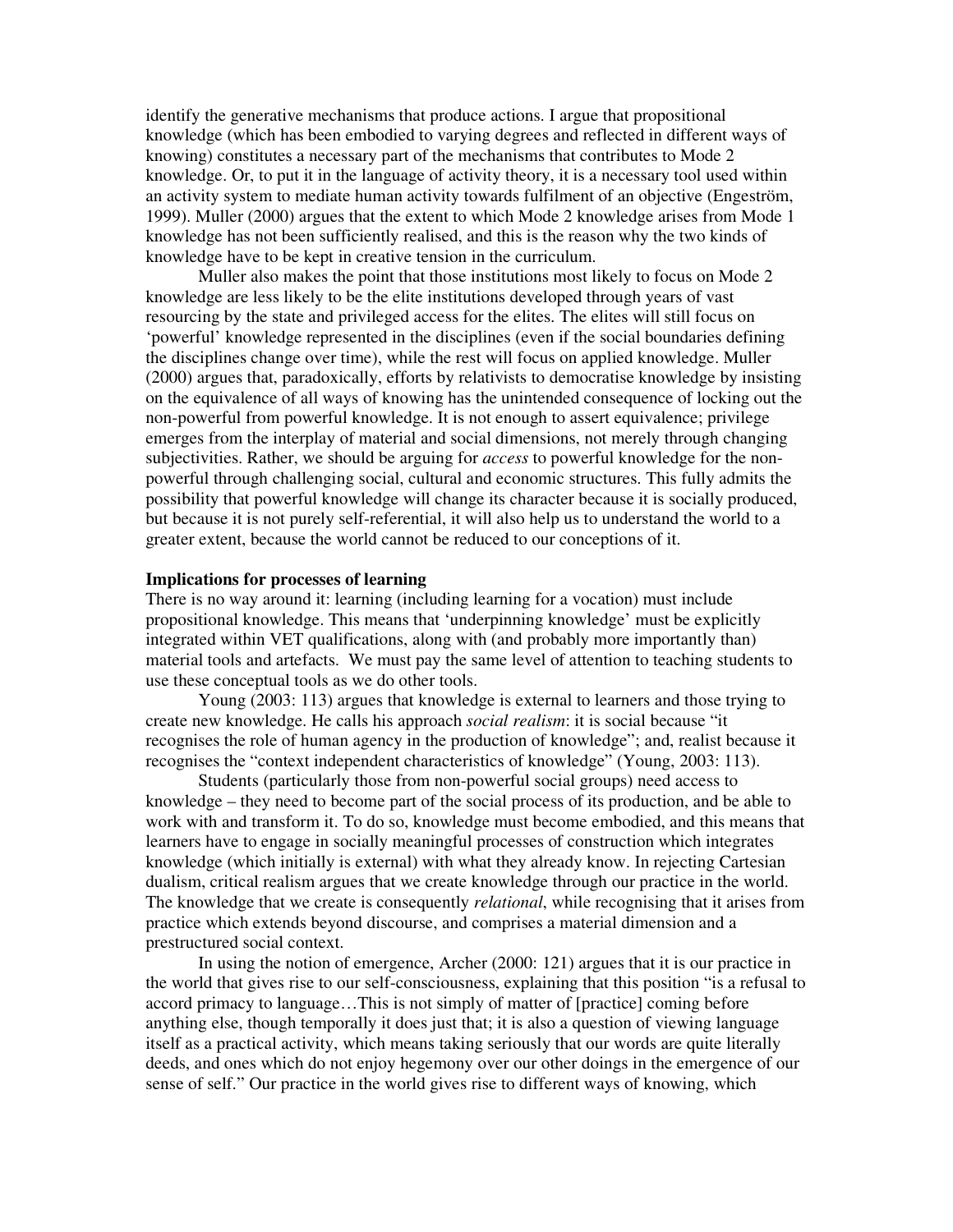includes knowing with our bodies as well as our minds. Moreover, Archer argues, some knowledge can only be known with our bodies and cannot be represented discursively.

I think the notion of emergence is very useful for understanding processes of learning, because the individual is always in a process of *becoming* through emergence that arises from practice (Beach, 1999). It is *relational*, and therefore rejects individualistic notions of skill and skill development. It can provide insights into the way in which individuals (and more broadly, groups) are fundamentally transformed through processes of learning. Consequently, the approach outlined here cannot be equated to the position critiqued by Hager who criticises theories that posit knowledge as external to knowing subjects. Hager (2004: 5) (in citing the work of Lakoff & Johnson) describes such approaches as learning as *product* which *"*views the mind as a 'container' and 'knowledge as a type of substance'" (the sin of reification). Such an approach sees the individual as collecting discrete bits and pieces of knowledge and skill, and adding to it here and there, without being transformed in any fundamental way. This is a bit like stuffing a filing cabinet with new bits of paper. In contrast, even though the approach I'm outlining here insists on the *sui generis* independence of knowledge (in the sense that it transcends the context in which it was produced), a relational philosophy insists that through processes of emergence mediated by our practice in the world, the individual (or the group, in the case of distributed and collective knowledge and skill) is transformed, and in the process of integrating knowledge with what they already know and can do, potentially transforms that knowledge as they embody it.

This is most clearly demonstrated in comparing the way experts and novices use tacit knowledge. Tacit knowledge is often reduced to skill, whereas Stevenson (2001: 657) argues that it is much more complex than this: "…it seems inappropriate to dismiss tacitness as a characteristic only of skills. Tacit knowing also seems to have a central place in the situational, conceptual, procedural and strategic knowledge of experts." Tacit knowledge or expertise includes the knowledge, concepts, ideas and experiences that we have internalised. Bransford and Schwartz (1999: 69-70) refer to this as 'knowing with', and explain that people "'know with' their previously acquired concepts and experiences….By 'knowing with' our cumulative set of knowledge and experiences, we perceive, interpret, and judge situations based on our past experiences". Stevenson argues that experts are distinguished from novices because of their capacity to connect different kinds of meaning. He explains that "An expert derives this facility from many experiences, connecting the various meanings that the experiences offer, as well as meanings that others construct on those experiences" (Stevenson, 2003: 5).

Whilst not necessarily attributing this idea to any of these theorists, I argue that they are describing processes of emergence (and not filing things in our heads), arising from the interplay of the individual, their social and cultural context, the tools (which includes intellectual tools) they are using and their practice. The notion that codified knowledge is less important arises from the false distinction between propositional and procedural knowledge (when embodied), and the exclusion of theories and concepts from tacit knowledge instead of seeing tacit knowledge as the outcome of emergence which includes theories and concepts. In other words, codified knowledge is embodied through processes of emergence, and this is fundamental for expert practice. This approach also accommodates change, because it does not seek to find all knowledge within the activity system or community of practice, rather arguing that the knowledge that we need to use (or *could* productively use) does not always directly arise from the context of our practice (Young, 2001). Rather, new knowledge is incorporated (and in the process changed) in the activity system through processes of emergence. This argues again for a creative tension between Mode 1 and Mode 2 knowledge. It goes beyond the level of actions to understand the generative mechanisms that allow for the realisation of Mode 2 knowledge in its context of application. It also restores the importance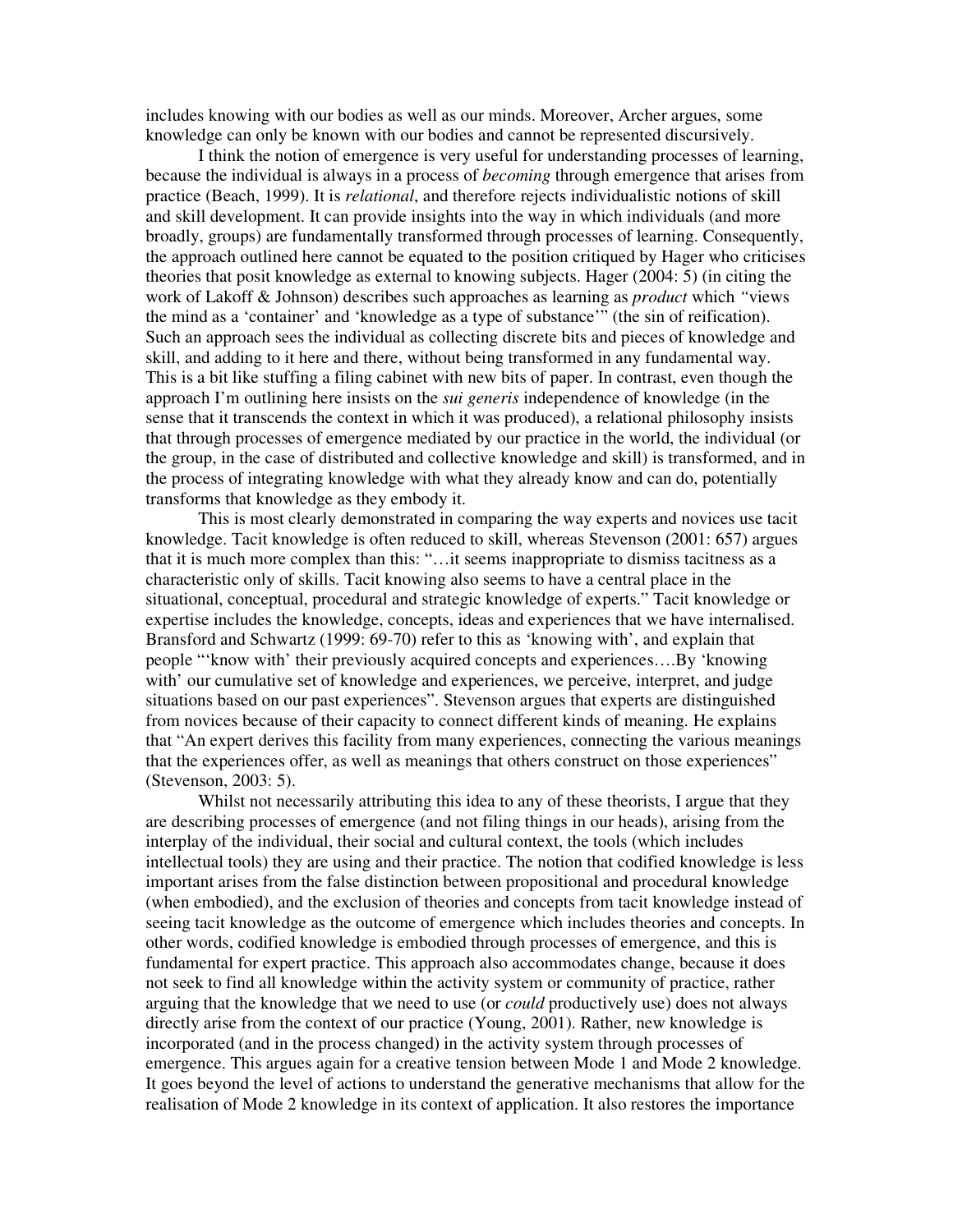of human creativity and ingenuity, because humans have to see beyond the immediate and historical to incorporate the new in order to imagine the future.

The argument that learning involves processes of embodiment emerging from the interplay of different causal mechanisms also presupposes a continuous individual with a sense of self that persists over different contexts and periods of time (Archer, 2000). This individual is historically specific, with a history and trajectory that emerges through their 'going about' in the world (Collier, 1999). This is not the abstract individual of liberalism with fully formed and relatively unchanging preferences engaged in the pursuit of selfinterested instrumental maximisation, but a historically specific individual who emerges from a myriad of relational practices, and who changes throughout the course of their lives. Their capacity to be effective at work is not just a consequence of specific skills – rather this capacity is grounded in the self the person becomes as a consequence of needing to live in their whole world, and needing wide-ranging knowledge and skills to do so.

In contrast, CBT abstracts skills from the people who exercise them, because it aggregates and commodifies skills, knowledge, and qualifications. The problem of skill becomes one of supply and demand in the market place: industry needs specific skills, and education providers must provide them. This leaves out of the understanding the person who must exercise those skills, and what they need to do so. Having ensured a person is competent in one context, it is assumed they are competent in the same or similar skills in many contexts, because the very notion of skill has become abstracted and unconnected from a relational framework in the process of becoming a commodity to be exchanged in a market. This is because of CBT's focus on the level of actions and not on underlying mechanisms. On the other hand, many socio-cultural theories, in focussing on 'authentic' contexts and intersubjective understanding are not able to account for the way in which we perceive continuities, regularities and clusters in complex, content-dependent events (Beach, 1999). Because the exercise of skill is situated and learning requires real engagement in a specific context (because all learning takes place in real time in real places), strong constructivists are not able to go beyond the context to see what transcends that context. Again, this is because of their focus on the level of actions. A realist conception argues that the exercise of skill and learning are not reducible to the context in which they were developed, because both involve the interplay of generative mechanisms that are relatively enduring and transcend the particular context, even though a specific context is required for such interaction to take place. This includes a continuous individual with a sense of self and continuity over different contexts who is enmeshed in myriad relational practices which have enduring consequences. It also includes the broader social, cultural and material environment, which includes propositional knowledge.

Beach (1999) argues for a theory of curriculum based on 'consequential transitions', which engages individuals in learning in multiple contexts, all which require them to recontextualise learning and make new connections. Rather than the aim of teaching being to move students to greater levels of generalisation founded on further levels of abstraction, he argues "that curriculums and teaching should support generalization that moves toward an integration of the diverse aspects of a concept and reveals the interconnected nature of its different aspects" (Beach, 1999: 112). If learning is fundamentally a process of embodiment, and expert practice consists in making connections between different kinds of meaning in different contexts (Stevenson, 2003), then learning cannot be based on greater levels of abstraction, because if it is to be embodied, it must engage the learner in personally meaningful processes. Beach (1999: 114) argues that the consequential transitions "involves the continuity and/or transformation of knowledge, skill, and identity embodied in the relation" between the individual, their practice and their context.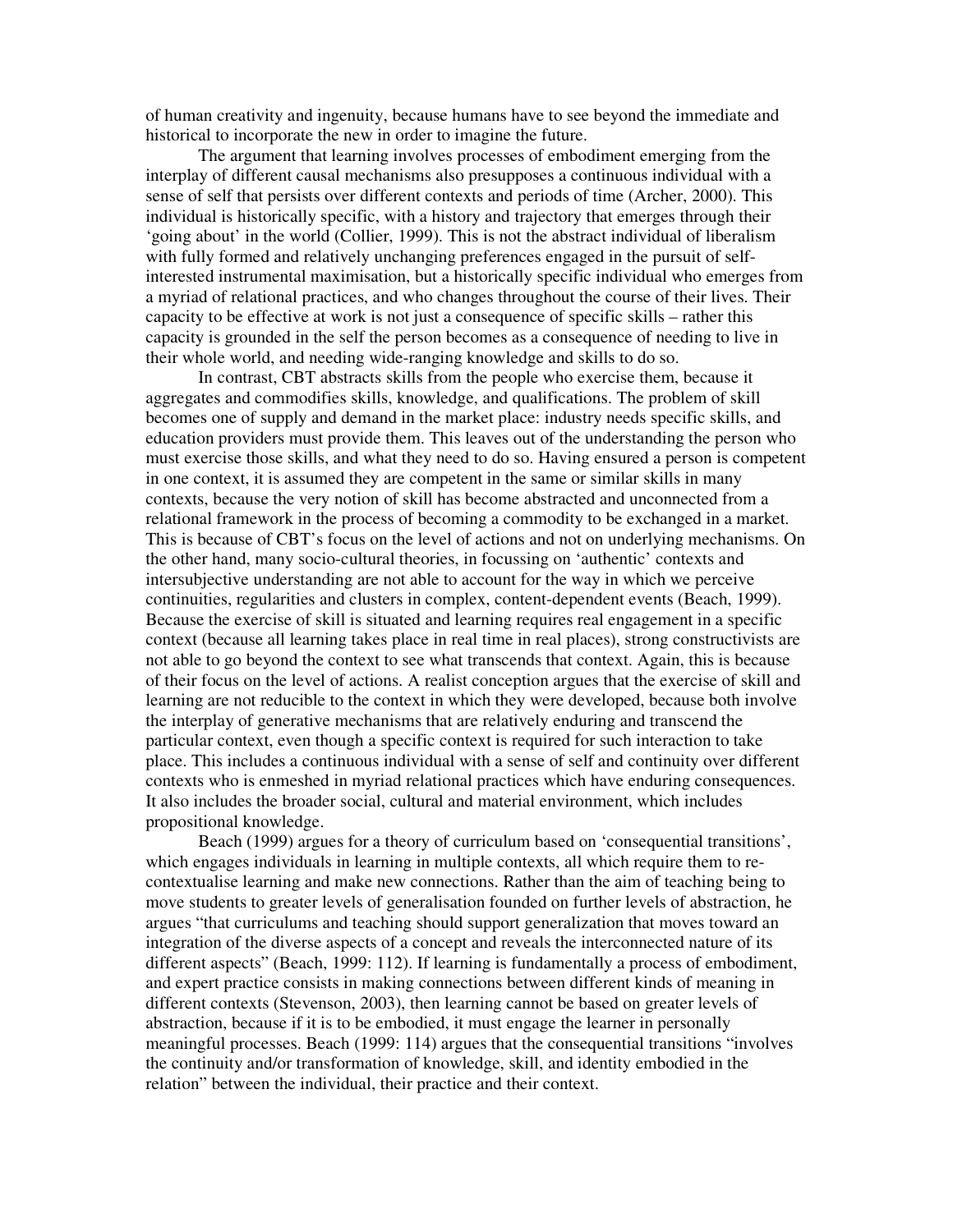There are three reasons then why learning should not be restricted to the work-place or for learning for work: first, students need knowledge and skills to live in their *whole* world as a precondition for exercising knowledge and skill in their world of work; second, the knowledge that we need does not always arise from our practice, and we need the capacity to make connections with knowledge that is initially external to us and our context and creatively apply it to new contexts; and third, if learning is to go beyond the contextual and situational, it must involve learners in processes of recontextualising over many different sites. Both CBT and strong constructivists, in focusing on learning in and for work, conflate the learning needs of individuals with the skill needs of their enterprises. Enterprises may need skills 'just in time and just for my organisation', but these must be embodied in the individuals who will exercise the skills, and processes of embodiment emerge from complex interactions which go beyond the work-place. This includes the individual making connections between propositional and codified knowledge and other ways of knowing.

### **Conclusion**

Young (2003: 115) argues that "New knowledge and new curricula are generated when researchers or learners acquire and build on existing knowledge and concepts from specific fields and disciplines to make sense of or transform the world." This allows us to understand that learning is a socially mediated and constructivist process which occurs through engagement in the world, while also insisting on judgemental relativity about knowledge. Some knowledge and theories are better than others because they allow us to understand the world more effectively. Knowledge is, as Young argues, a distinct and non-reducible element of the curriculum. I argue also that it must go beyond work or learning for work because learning is an emergent process that engages the learner in complex relational practices that have enduring consequences which go beyond the contextual and situational on the one hand, and that what we observe in the contextual and situational emerges from this complexity on the other. This allows us to understand the process of emergence which characterises the relationship between Mode 1 and Mode 2 knowledge – both must be kept in creative tension in the curriculum of the future, because both require the other for their elaboration through the process of application.

# **References**

- Archer, Margaret (1995), *Realist social theory: the morphogenetic approach,* Cambridge: Cambridge University Press.
- Archer, Margaret (1998), "Introduction: Realism in the social sciences", Archer, Margaret, Bhaskar, Roy, Collier, Andrew, Lawson, Tony and Norrie, Alan, *Critical Realism: Essential Readings,* London: Routledge, 189-205.
- Archer, Margaret (2000), *Being Human: the Problem of Agency,* Cambridge: Cambridge University Press.
- Beach, King (1999), "Consequential Transitions: A Sociocultural Expedition Beyond Transfer in Education", Iran-Nejad, A and Pearson, P.D, *Review of Research in Education,* 24, 101-139.
- Bhaskar, Roy (1998a), "General introduction", Archer, Margaret, Bhaskar, Roy, Collier, Andrew, Lawson, Tony and Norrie, Alan, *Critical Realism: Essential Readings,* London: Routledge, ix-xxiv.
- Bhaskar, Roy (1998b), "Societies", Archer, Margaret, Bhaskar, Roy, Collier, Andrew, Lawson, Tony and Norrie, Alan, *Critical Realism: Essential Readings,* London: Routledge, 206-257.